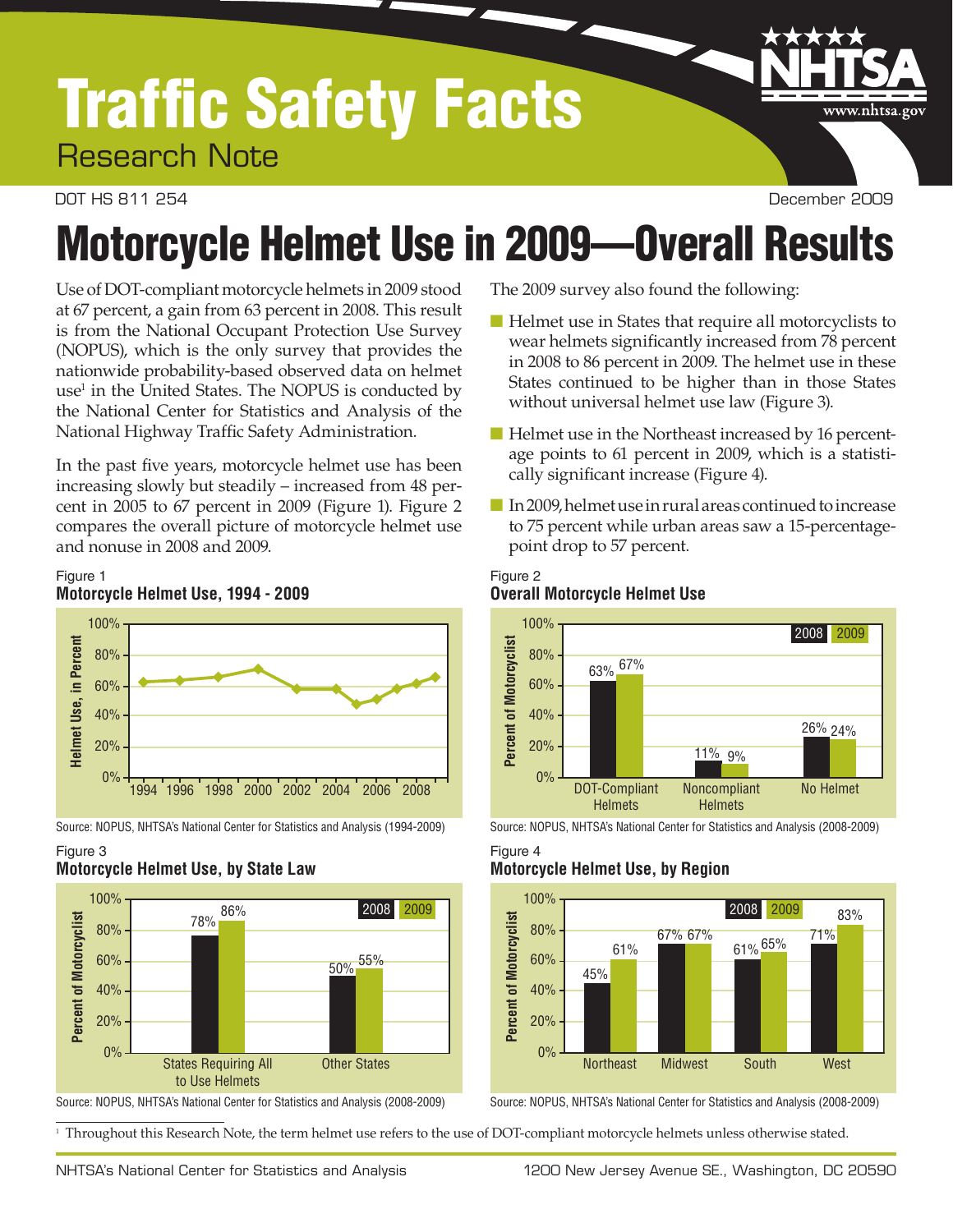#### Table 1 **Use of Helmets Compliant With Federal Safety Regulations by Major Motorcyclist Characteristics**

|                                               | 2008                     |                           | 2009          |                           | 2008-2009 Change  |                      |
|-----------------------------------------------|--------------------------|---------------------------|---------------|---------------------------|-------------------|----------------------|
| <b>Motorcyclist Group</b>                     | <b>Helmet</b>            | <b>Confidence That</b>    | <b>Helmet</b> | <b>Confidence That</b>    | <b>Change in</b>  | <b>Confidence in</b> |
|                                               | $Use1$                   | <b>Use Is High or Low</b> | $Use1$        | <b>Use Is High or Low</b> | <b>Percentage</b> | a Change in          |
|                                               |                          | in Group <sup>2</sup>     |               | in Group <sup>2</sup>     | <b>Points</b>     | Use <sup>3</sup>     |
| All Motorcyclists                             | 63%                      |                           | 67%           |                           | 4                 | 66%                  |
| Riders                                        | 64%                      | 99%                       | 69%           | 99%                       | $\overline{5}$    | 73%                  |
| Passengers                                    | 54%                      | 99%                       | 55%           | 99%                       | ī                 | 15%                  |
| Motorcyclists in States Where <sup>4</sup>    |                          |                           |               |                           |                   |                      |
| Use Is Required for All Motorcyclists         | 78%                      | 100%                      | 86%           | 100%                      | 8                 | 91%                  |
| <b>Other States</b>                           | 50%                      | 100%                      | 55%           | 100%                      | $\overline{5}$    | 64%                  |
| Motorcyclists on                              |                          |                           |               |                           |                   |                      |
| Expressways                                   | 75%                      | 99%                       | 75%           | 95%                       | 0                 | 5%                   |
| <b>Surface Streets</b>                        | 58%                      | 99%                       | 64%           | 95%                       | 6                 | 68%                  |
| <b>Motorcyclists Traveling in</b>             |                          |                           |               |                           |                   |                      |
| <b>Fast Traffic</b>                           | 72%                      | 97%                       | 74%           | 100%                      | $\overline{2}$    | 32%                  |
| <b>Medium-Speed Traffic</b>                   | $\frac{57}{6}$           | 83%                       | 66%           | 59%                       | $\overline{9}$    | 66%                  |
| <b>Slow Traffic</b>                           | 53%                      | 89%                       | 56%           | 93%                       | $\overline{3}$    | 13%                  |
| Motorcyclists Traveling in                    |                          |                           |               |                           |                   |                      |
| <b>Heavy Traffic</b>                          | <b>NA</b>                | <b>NA</b>                 | <b>NA</b>     | <b>NA</b>                 | <b>NA</b>         | <b>NA</b>            |
| <b>Moderately Dense Traffic</b>               | 86%                      | 99%                       | 83%           | 90%                       | $-3$              | 19%                  |
| <b>Light Traffic</b>                          | 62%                      | 100%                      | 67%           | 92%                       | $\overline{5}$    | 71%                  |
| Motorcyclists in                              |                          |                           |               |                           |                   |                      |
| <b>Light Precipitation</b>                    | 84%                      | 99%                       | 59%           | 74%                       | $-25$             | 95%                  |
| <b>Light Fog</b>                              | <b>NA</b>                | $\overline{\mathsf{NA}}$  | <b>NA</b>     | <b>NA</b>                 | <b>NA</b>         | <b>NA</b>            |
| <b>Clear Weather Conditions</b>               | 61%                      | 99%                       | 67%           | 68%                       | $6\phantom{1}6$   | 77%                  |
| <b>Motorcycle Riders When</b>                 |                          |                           |               |                           |                   |                      |
| They Are the Sole Motorcyclist                | 67%                      | 98%                       | 72%           | 99%                       | $\overline{5}$    | 75%                  |
| They Have a Passenger                         | 53%                      | 98%                       | 58%           | 99%                       | $\overline{5}$    | 44%                  |
| Motorcyclists in the                          |                          |                           |               |                           |                   |                      |
| <b>Northeast</b>                              | 45%                      | 100%                      | 61%           | 87%                       | 16                | 97%                  |
| <b>Midwest</b>                                | 67%                      | 76%                       | 67%           | 52%                       | $\theta$          | 7%                   |
|                                               | 61%                      | 65%                       | 65%           | 66%                       | $\overline{4}$    | 59%                  |
| South                                         | 71%                      | 76%                       |               |                           | $\overline{12}$   |                      |
| West                                          |                          |                           | 83%           | 100%                      |                   | 64%                  |
| Motorcyclists in                              |                          |                           |               |                           |                   |                      |
| <b>Urban Areas</b>                            | 72%<br>59%               | 95%                       | 57%           | 89%                       | $-15$             | 90%                  |
| Suburban Areas                                |                          | 76%                       | 61%           | 98%                       | $\overline{2}$    | 19%                  |
| <b>Rural Areas</b>                            | 64%                      | 59%                       | 75%           | 100%                      | $\overline{11}$   | 90%                  |
| <b>Motorcyclists Traveling During</b>         |                          |                           |               |                           |                   |                      |
| Weekdays                                      | 71%                      | 99%                       | 69%           | 76%                       | $-2$              | 29%                  |
| <b>Weekday Rush Hours</b>                     | 71%                      | 54%                       | 71%           | 70%                       | $\pmb{0}$         | 10%                  |
| <b>Weekday Non-Rush Hours</b>                 | 71%                      | 54%                       | 69%           | 70%                       | $-2$              | 34%                  |
| <b>Weekends</b>                               | 54%                      | 99%                       | 65%           | 76%                       | 11                | 83%                  |
| Motorcycle Riders Who                         |                          |                           |               |                           |                   |                      |
| <b>Are Riding Alone</b>                       | 67%                      | 98%                       | 72%           | 99%                       | 5                 | 75%                  |
| Have a Passenger Using a DOT-Compliant Helmet | 82%                      | 100%                      | 89%           | 100%                      | $\overline{7}$    | 70%                  |
| Have a Passenger Using a Noncompliant Helmet  | 34%                      | 94%                       | <b>NA</b>     | NА                        | NА                | <b>NA</b>            |
| Have an Unhelmeted Passenger                  | 9%                       | 100%                      | 5%            | 100%                      | $-4$              | 47%                  |
| Passengers on Motorcycles on Which            |                          |                           |               |                           |                   |                      |
| The Rider Is Using a DOT-Compliant Helmet     | 84%                      | 100%                      | 84%           | 100%                      | $\theta$          | 6%                   |
| The Rider Is Using a Noncompliant Helmet      | $\overline{\mathsf{NA}}$ | $\overline{\mathsf{NA}}$  | <b>NA</b>     | <b>NA</b>                 | <b>NA</b>         | <b>NA</b>            |
| The Rider Is Unhelmeted                       | 22%                      | 100%                      | 12%           | 100%                      | $-10$             | 76%                  |

<sup>1</sup> Use of helmets meeting the safety requirements of Federal Motor Vehicle Safety Standard 218, observed between 7 a.m. and 6 p.m. among motorcycle riders (operators) and passengers.

<sup>2</sup> The statistical confidence that use in the motorcyclist group (e.g., motorcyclists in urban areas) is higher or lower than use in the corresponding complementary motorcyclist group (e.g., motorcyclists in suburban and rural areas). Confidences that meet or exceed 90% are formatted in boldface type. Confidences are rounded to the nearest percentage point, and so confidences reported as "100%" are between 99.5% and 100.0%.

<sup>3</sup> The degree of statistical confidence that the 2009 use rate is different from the 2008 rate. Confidences that meet or exceed 90% are formatted in boldface type.

<sup>4</sup> Use rates reflect the laws in effect at the time data was collected.

NA: Data not sufficient to produce a reliable estimate.

Source: National Occupant Protection Use Survey, National Highway Traffic Safety Administration, National Center for Statistics and Analysis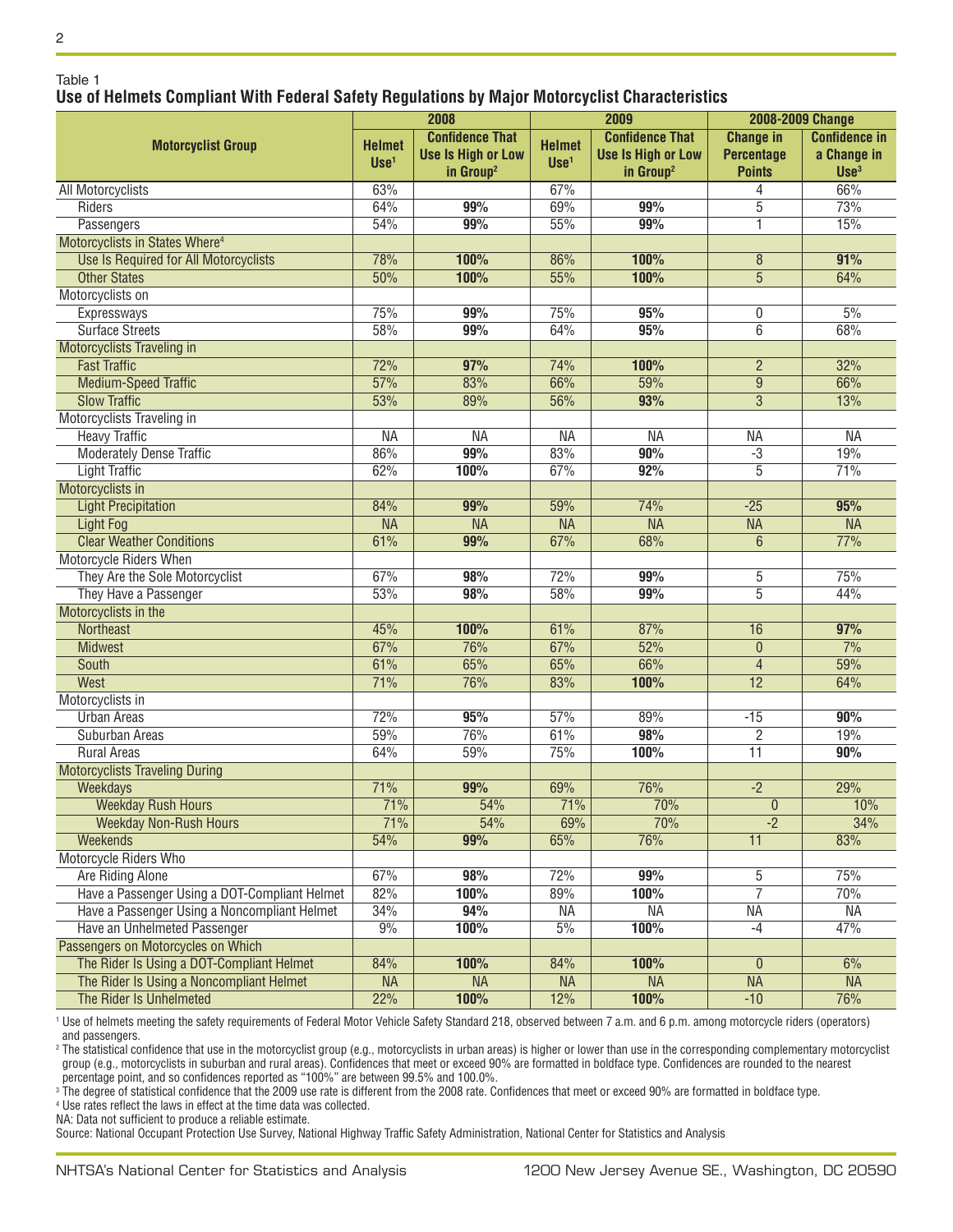|                                               |                         | 2008                                                                         |                         | 2009                                                                         |                                                        | <b>2008-2009 Change</b>                                 |  |
|-----------------------------------------------|-------------------------|------------------------------------------------------------------------------|-------------------------|------------------------------------------------------------------------------|--------------------------------------------------------|---------------------------------------------------------|--|
| <b>Motorcyclist Group</b>                     | <b>Helmet</b><br>$Use1$ | <b>Confidence That</b><br><b>Use Is High or Low</b><br>in Group <sup>2</sup> | <b>Helmet</b><br>$Use1$ | <b>Confidence That</b><br><b>Use Is High or Low</b><br>in Group <sup>2</sup> | <b>Change in</b><br><b>Percentage</b><br><b>Points</b> | <b>Confidence in</b><br>a Change in<br>Use <sup>3</sup> |  |
| All Motorcyclists                             | 11%                     |                                                                              | 9%                      |                                                                              | $-2$                                                   | 53%                                                     |  |
| Riders                                        | 9%                      | 98%                                                                          | 8%                      | 90%                                                                          | $-1$                                                   | 53%                                                     |  |
| Passengers                                    | 18%                     | 98%                                                                          | 16%                     | 90%                                                                          | $-2$                                                   | 25%                                                     |  |
| Motorcyclists in States Where <sup>4</sup>    |                         |                                                                              |                         |                                                                              |                                                        |                                                         |  |
| Use Is Required for All Motorcyclists         | 19%                     | 100%                                                                         | 11%                     | 83%                                                                          | $-8$                                                   | 90%                                                     |  |
| <b>Other States</b>                           | 4%                      | 100%                                                                         | 8%                      | 83%                                                                          | $\overline{4}$                                         | 86%                                                     |  |
| Motorcyclists on                              |                         |                                                                              |                         |                                                                              |                                                        |                                                         |  |
| Expressways                                   | 11%                     | 52%                                                                          | 10%                     | 70%                                                                          | -1                                                     | 8%                                                      |  |
| <b>Surface Streets</b>                        | 11%                     | 52%                                                                          | 8%                      | 70%                                                                          | $-3$                                                   | 60%                                                     |  |
| Motorcyclists Traveling in                    |                         |                                                                              |                         |                                                                              |                                                        |                                                         |  |
| <b>Fast Traffic</b>                           | 12%                     | 79%                                                                          | 8%                      | 67%                                                                          | $-4$                                                   | 74%                                                     |  |
| <b>Medium-Speed Traffic</b>                   | 9%                      | 88%                                                                          | 11%                     | 76%                                                                          | $\overline{2}$                                         | 36%                                                     |  |
| <b>Slow Traffic</b>                           | 11%                     | 53%                                                                          | 8%                      | 67%                                                                          | $\overline{-3}$                                        | 49%                                                     |  |
| Motorcyclists Traveling in                    |                         |                                                                              |                         |                                                                              |                                                        |                                                         |  |
| <b>Heavy Traffic</b>                          | <b>NA</b>               | <b>NA</b>                                                                    | <b>NA</b>               | <b>NA</b>                                                                    | <b>NA</b>                                              | <b>NA</b>                                               |  |
| <b>Moderately Dense Traffic</b>               | 6%                      | 84%                                                                          | <b>NA</b>               | <b>NA</b>                                                                    | <b>NA</b>                                              | <b>NA</b>                                               |  |
| <b>Light Traffic</b>                          | 11%                     | 97%                                                                          | 9%                      | 57%                                                                          | $-2$                                                   | 56%                                                     |  |
| Motorcyclists in                              |                         |                                                                              |                         |                                                                              |                                                        |                                                         |  |
| <b>Light Precipitation</b>                    | 12%                     | 62%                                                                          | 22%                     | 79%                                                                          | 10                                                     | 42%                                                     |  |
| Light Fog                                     | <b>NA</b>               | <b>NA</b>                                                                    | <b>NA</b>               | <b>NA</b>                                                                    | <b>NA</b>                                              | <b>NA</b>                                               |  |
| <b>Clear Weather Conditions</b>               | 11%                     | 62%                                                                          | 8%                      | 78%                                                                          | $\overline{-3}$                                        | 66%                                                     |  |
| Motorcycle Riders When                        |                         |                                                                              |                         |                                                                              |                                                        |                                                         |  |
| They Are the Sole Motorcyclist                | 9%                      | 69%                                                                          | 8%                      | 57%                                                                          | -1                                                     | 39%                                                     |  |
| They Have a Passenger                         | 10%                     | 69%                                                                          | 7%                      | 57%                                                                          | $-3$                                                   | 54%                                                     |  |
| Motorcyclists in the                          |                         |                                                                              |                         |                                                                              |                                                        |                                                         |  |
| <b>Northeast</b>                              | 8%                      | 69%                                                                          | 15%                     | 96%                                                                          | $\overline{7}$                                         | 76%                                                     |  |
| <b>Midwest</b>                                | 16%                     | 89%                                                                          | 8%                      | 67%                                                                          | $-\sqrt{8}$                                            | 90%                                                     |  |
| South                                         | 14%                     | 77%                                                                          | 6%                      | 83%                                                                          | $-\sqrt{8}$                                            | 83%                                                     |  |
| West                                          | 5%                      | 96%                                                                          | 4%                      | 99%                                                                          | $-1$                                                   | 12%                                                     |  |
| Motorcyclists in                              |                         |                                                                              |                         |                                                                              |                                                        |                                                         |  |
| <b>Urban Areas</b>                            | 5%                      | 99%                                                                          | 8%                      | 55%                                                                          | $\overline{3}$                                         | 72%                                                     |  |
| Suburban Areas                                | 11%                     | 53%                                                                          | 10%                     | 71%                                                                          | $-1$                                                   | 19%                                                     |  |
| <b>Rural Areas</b>                            | 12%                     | 75%                                                                          | 8%                      | 71%                                                                          | $-4$                                                   | 70%                                                     |  |
| <b>Motorcyclists Traveling During</b>         |                         |                                                                              |                         |                                                                              |                                                        |                                                         |  |
| <b>Weekdays</b>                               | 8%                      | 96%                                                                          | 10%                     | 75%                                                                          | $\overline{2}$                                         | 50%                                                     |  |
| <b>Weekday Rush Hours</b>                     | 9%                      | 74%                                                                          | 7%                      | 90%                                                                          | $-2$                                                   | 70%                                                     |  |
| <b>Weekday Non-Rush Hours</b>                 | 8%                      | 74%                                                                          | 11%                     | 90%                                                                          | $\overline{3}$                                         | 68%                                                     |  |
| <b>Weekends</b>                               | 14%                     | 96%                                                                          | 8%                      | 75%                                                                          | $-6$                                                   | 83%                                                     |  |
| Motorcycle Riders Who                         |                         |                                                                              |                         |                                                                              |                                                        |                                                         |  |
| Are Riding Alone                              | 9%                      | 69%                                                                          | 8%                      | 57%                                                                          | $-1$                                                   | 39%                                                     |  |
| Have a Passenger Using a DOT-Compliant Helmet | <b>NA</b>               | <b>NA</b>                                                                    | 4%                      | 97%                                                                          | <b>NA</b>                                              | ΝA                                                      |  |
| Have a Passenger Using a Noncompliant Helmet  | 49%                     | 97%                                                                          | <b>NA</b>               | <b>NA</b>                                                                    | <b>NA</b>                                              | <b>NA</b>                                               |  |
| Have an Unhelmeted Passenger                  | <b>NA</b>               | <b>NA</b>                                                                    | <b>NA</b>               | <b>NA</b>                                                                    | <b>NA</b>                                              | ΝA                                                      |  |
| Passengers on Motorcycles on Which            |                         |                                                                              |                         |                                                                              |                                                        |                                                         |  |
| The Rider Is Using a DOT-Compliant Helmet     | 12%                     | 91%                                                                          | 13%                     | 67%                                                                          | 1                                                      | 13%                                                     |  |
| The Rider Is Using a Noncompliant Helmet      | <b>NA</b>               | <b>NA</b>                                                                    | <b>NA</b>               | <b>NA</b>                                                                    | <b>NA</b>                                              | <b>NA</b>                                               |  |
| The Rider Is Unhelmeted                       | <b>NA</b>               | <b>NA</b>                                                                    | <b>NA</b>               | <b>NA</b>                                                                    | <b>NA</b>                                              | <b>NA</b>                                               |  |
|                                               |                         |                                                                              |                         |                                                                              |                                                        |                                                         |  |

<sup>1</sup> Use of helmets that do NOT meet the requirements of Federal Motor Vehicle Safety Standard 218, observed between 7 a.m. and 6 p.m. among motorcycle operators and passengers.

<sup>2</sup> The statistical confidence that use in the motorcyclist group (e.g., motorcyclists in urban areas) is higher or lower than use in the corresponding complementary motorcyclist group (e.g., motorcyclists in suburban and rural areas). Confidences that meet or exceed 90% are formatted in boldface type. Confidences are rounded to the nearest percentage point, and so confidences reported as "100%" are between 99.5% and 100.0%.

<sup>3</sup> The degree of statistical confidence that the 2009 use rate is different from the 2008 rate. Confidences that meet or exceed 90% are formatted in boldface type.

<sup>4</sup> Use rates reflect the laws in effect at the time data was collected.

NA: Data not sufficient to produce a reliable estimate.

Source: National Occupant Protection Use Survey, National Highway Traffic Safety Administration, National Center for Statistics and Analysis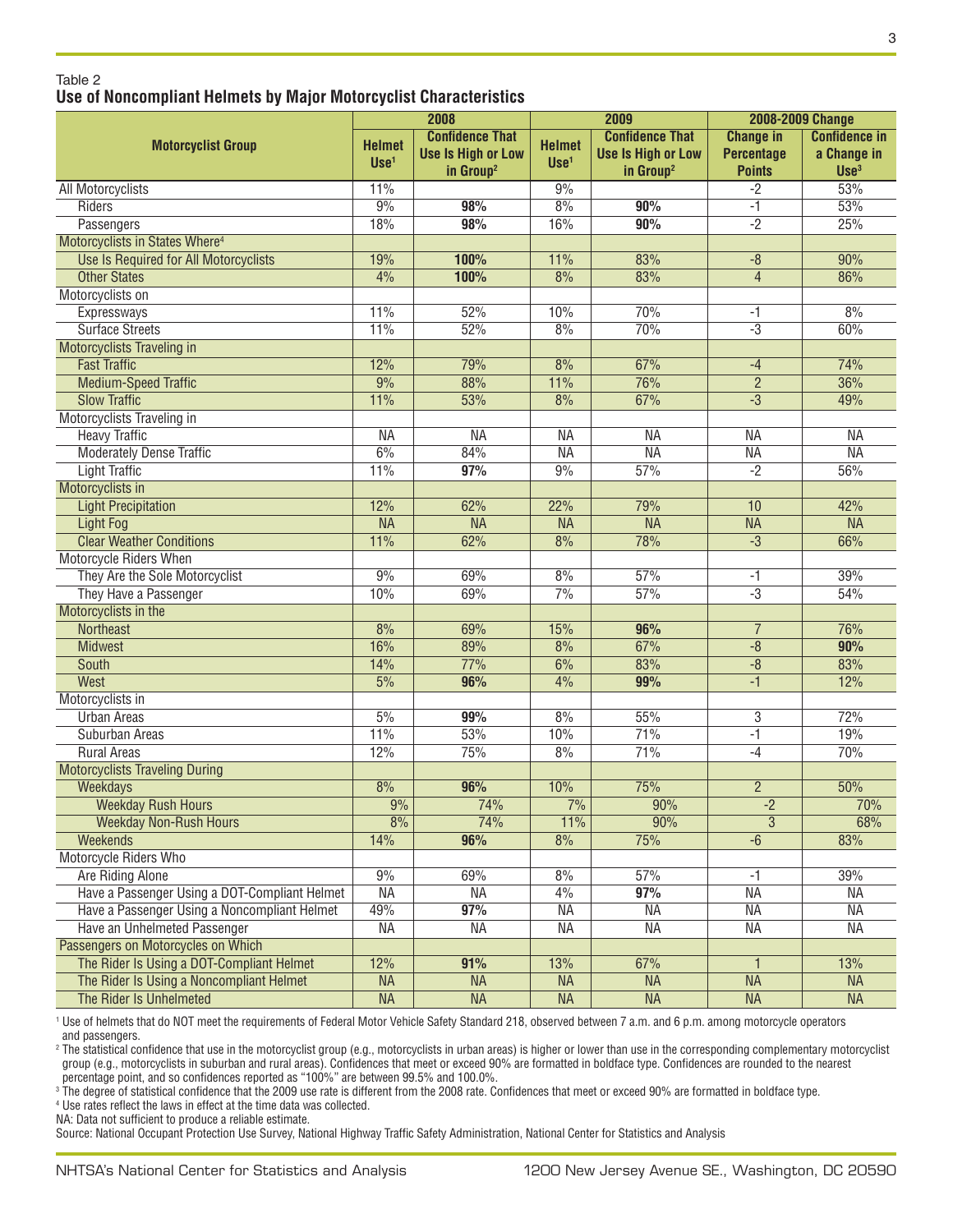## **Survey Methodology**

The NOPUS is the only survey that provides the nationwide probability-based observed data on motorcycle helmet use in the United States. The survey observes helmet use as it actually occurs at randomly selected roadway sites, and thus provides the best tracking of helmet use in this country.

The survey data is collected by sending observers to probabilistically sampled roadways, who observe motorcyclists between the hours of 7 a.m. and 6 p.m. Observations are made either while standing at the roadside or, in the case of expressways, while riding in a vehicle in the traffic. In order to capture the true behavior of motorcyclists, NOPUS observers do not stop motorcycles or interview motorcyclists. The 2009 NOPUS data was collected between June 1 and June 20, 2009, while the 2008 data was collected between June 2 and June 22, 2008.

**Sites, Motorcycles, and Motorcyclists Observed**

| <b>Numbers of</b>      | 2008  | 2009  |  |  |
|------------------------|-------|-------|--|--|
| <b>Sites Observed</b>  | 1.865 | 1.823 |  |  |
| Motorcycles Observed   | 1.450 | 947   |  |  |
| Motorcyclists Observed | 1.698 | 1.132 |  |  |

The NOPUS uses a complex multistage probability sample, statistical data editing, imputation of unknown values, and complex estimation and variance estimation procedures. The 2009 NOPUS continued the transition to the newly designed sample of observation sites, which was implemented in 2006. The 2009 results reflect the partial incorporation of a set of observation sites from the new design (about 65%) and a set of the observation sites from the old design (about 35%). Data in 2005 and prior years was obtained from the old observation sites only.

Because the NOPUS sites are selected probabilistically, we can analyze the statistical significance of its results. Statistically significant increases in helmet use between 2008 and 2009 are identified in Table 1 and Table 2 by having a result that is 90 percent or greater in column 7 of these tables. Statistical confidences that use in a given motorcyclist group, e.g., motorcyclists in the Midwest, is higher or lower than the complementary motorcyclist group, e.g., motorcyclists in the Northeast, South, and West, are provided in columns 3 and 5 of the two tables. Such comparisons are made within categories, such as road type, delineated by changes in row shading in the tables. The exception to this is the grouping "Motorcyclists Traveling During …," in which weekdays are compared to weekends, and weekday rush hour to weekday non-rush hour.

Data collection, estimation, and variance estimation for the NOPUS are conducted by Westat, Inc., under the direction of the National Center for Statistics and Analysis in NHTSA under Federal contract number DTNH22-07-D-00057.

## **Definitions**

#### **States With Laws1 Requiring Helmet Use for All Motorcyclists**

| <b>Alabama</b>              | Michigan          | <b>North Carolina</b> |
|-----------------------------|-------------------|-----------------------|
| California                  | Mississippi       | Oregon                |
| <b>District of Columbia</b> | <b>Missouri</b>   | <b>Tennessee</b>      |
| Georgia                     | <b>Nebraska</b>   | Vermont               |
| Louisiana                   | <b>Nevada</b>     | Virginia              |
| <b>Maryland</b>             | <b>New Jersey</b> | Washington            |
| <b>Massachusetts</b>        | <b>New York</b>   | <b>West Virginia</b>  |

1 States and the District of Columbia with laws in effect as of June 30, 2009

NHTSA established standards for motorcycle helmets to ensure a certain degree of protection in a crash in Federal Motor Vehicle Safety Standard 218 (Code of Federal Register, Title 49, Volume 5, Part 571, Section 218, October 2003). *DOT-compliant helmets* are helmets that meet this safety standard, while *noncompliant helmets* are helmets that do not.

A DOT-compliant helmet is marked with an identifying sticker on the back of the helmet. However because of the prevalence of counterfeit stickers, NOPUS data collectors categorize DOT-compliant helmets as helmets that cover the motorcyclists' ears or are at least 1 inch thick.

NHTSA estimates helmet use as the use of DOTcompliant helmets.

"Expressways" are defined to be roadways with limited access, while "surface streets" comprise all other roadways. "Rush hour" is defined to comprise the time periods 7 to 9:30 a.m. and 3:30 to 6 p.m.

A roadway is defined to have "fast traffic" if during the observation period the average speed of passenger vehicles that passed the observer(s) exceeded 50 mph, with "medium-speed traffic" defined as 31 to 50 mph, and "slow traffic" defined as 30 mph or slower.

A roadway is defined to have "heavy traffic" if the average number of vehicles per lane mile on the roadway during the observation period exceeded 45, with "moderately dense traffic" defined as 26 to 45 vehicles per